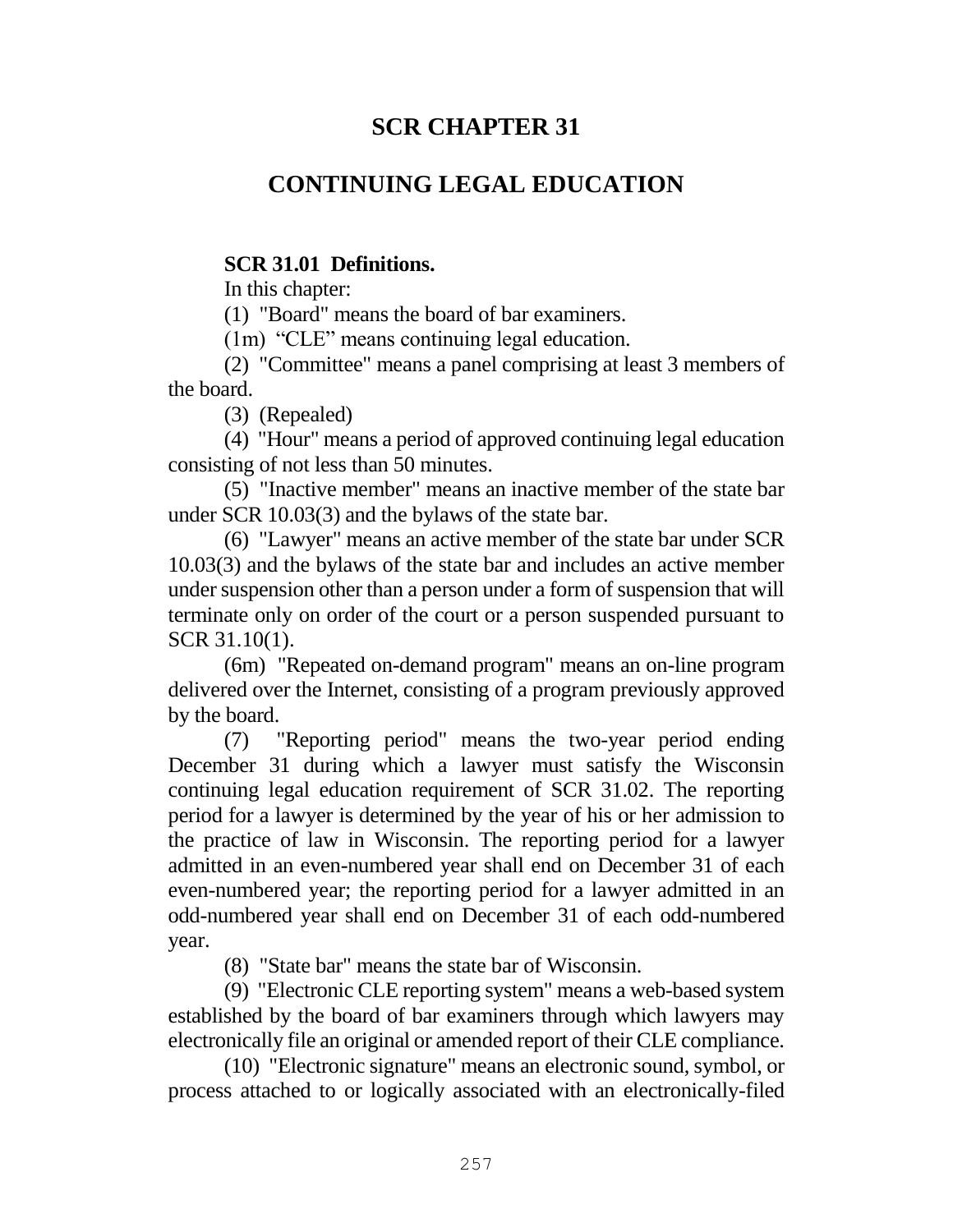CLE report that can be executed or adopted by the reporting lawyer with the intent to sign the document under oath or affirmation.

(11) "Pro Bono legal services" means direct legal services provided without fee or expectation of fee to persons of limited means through a qualified pro bono program or pursuant to an appointment by a state or federal court.

(12) "Qualified pro bono program" means:

(a) a pro bono program operated by a nonprofit legal services organization that receives funding from the Wisconsin Trust Account Foundation;

(b) a pro bono program operated by a Wisconsin law school;

(c) a pro bono program existing on the date that this rule is adopted that is operated by a Wisconsin bar association; or

(d) a program approved by the board as a qualified pro bono program.

### **SCR 31.02 Attendance requirement.**

(1) A lawyer shall attend a minimum of 30 hours of approved CLE during each reporting period. A lawyer who is a senior active member shall attend a minimum of 15 hours of approved CLE during each reporting period.

(2) A lawyer shall attend a minimum of 3 of the hours required under sub. (1) on the subject of legal ethics and professional responsibility in every reporting period.

(3) A lawyer may attend a maximum of six (6) hours of the hours required under sub. (1) on subjects designed to enhance a lawyer's awareness and understanding of substance abuse/dependence disorders, mental illness, stress management, and work/life balance relating to the practice of law.

(4) A lawyer may attend a maximum of six (6) hours of the hours required under sub. (1) on the subject of law practice management, which may include topics such as client communications, trust accounting, record keeping, applications of technology, and other subjects essential to the practice of law. Courses or portions of courses dealing primarily with profit enhancement or marketing of services will be denied credit.

(5) A lawyer may not claim credit for attending the same course more than one time during a reporting cycle.

### **SCR 31.03 Reporting requirement.**

(1) A lawyer shall file a written report under oath or affirmation on designated CLE Form 1 with the board on or before the February 1 following the last day of the reporting period. The written report shall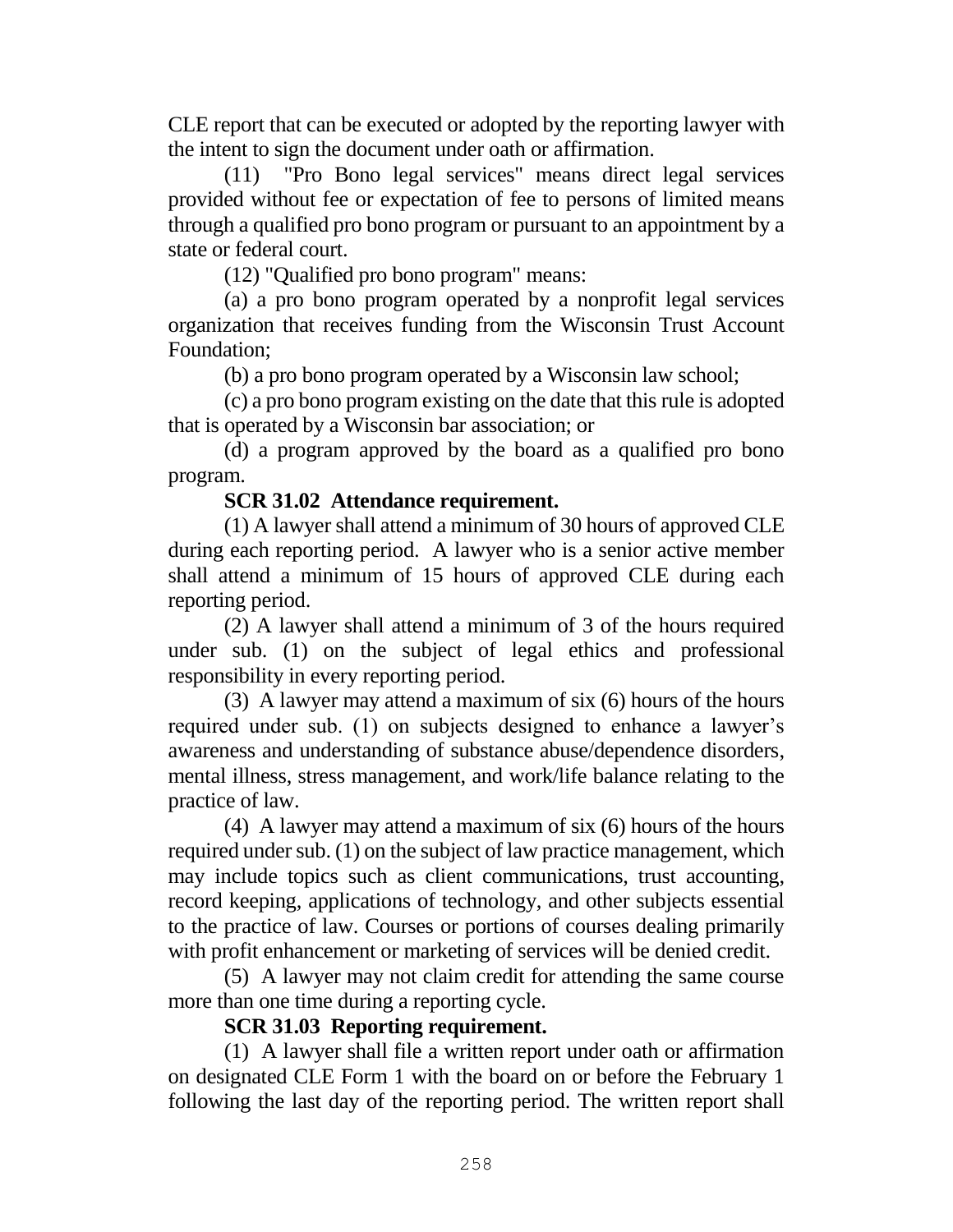establish compliance with the attendance requirement of SCR 31.02.

(2) A lawyer who has not satisfied SCR 31.02 and completed the reporting requirement under sub. (1) by the close of business on the February 1 following the last day of the reporting period shall be assessed a late fee of \$100.

(3) Lawyers may satisfy the reporting requirements of sub. (1) through the electronic CLE reporting system. Reports filed electronically must include the reporting lawyer's electronic signature, by which the lawyer avers under oath or affirmation that the information contained in the report is true.

(4) Electronically-filed reports are deemed filed when they are submitted to the electronic CLE reporting system, except that a late-filed report is deemed filed upon receipt of payment of the late fee.

### **SCR 31.04 Exemptions.**

(1) A lawyer is exempt from the attendance and reporting requirements of this chapter in the year of his or her admission to the practice of law in Wisconsin.

(2) A lawyer who does not engage in the practice of law in Wisconsin at any time during the reporting period is exempt from the attendance requirement of SCR 31.02 but shall comply with the reporting requirement of SCR 31.03.

(3) A lawyer whose practice is principally in another jurisdiction that has mandatory CLE requirements and who is current in meeting those requirements is exempt from the attendance requirement of SCR 31.02, but shall comply with the reporting requirement of SCR 31.03.

# **SCR 31.05 Approved hours.**

(1) Activities that are approved by the board either before or after the close of the reporting period may be used to satisfy the requirement of SCR 31.02. Lawyers claiming credit for activities that are not already approved must seek approval on a CLE Form 2 filed contemporaneously with their CLE Form 1.

(2)(a) Up to 15 hours of CLE reported on CLE Form 1 may be carried forward to the next reporting period if all of the following conditions are met:

1. The hours that are to be carried forward reflect attendance during the reporting period covered by the CLE Form 1.

2. These hours reflect attendance at courses that are approved by the board either before or after the close of the reporting period. Lawyers claiming credit for activities that are not already approved must seek approval on a CLE Form 2 filed contemporaneously with their CLE Form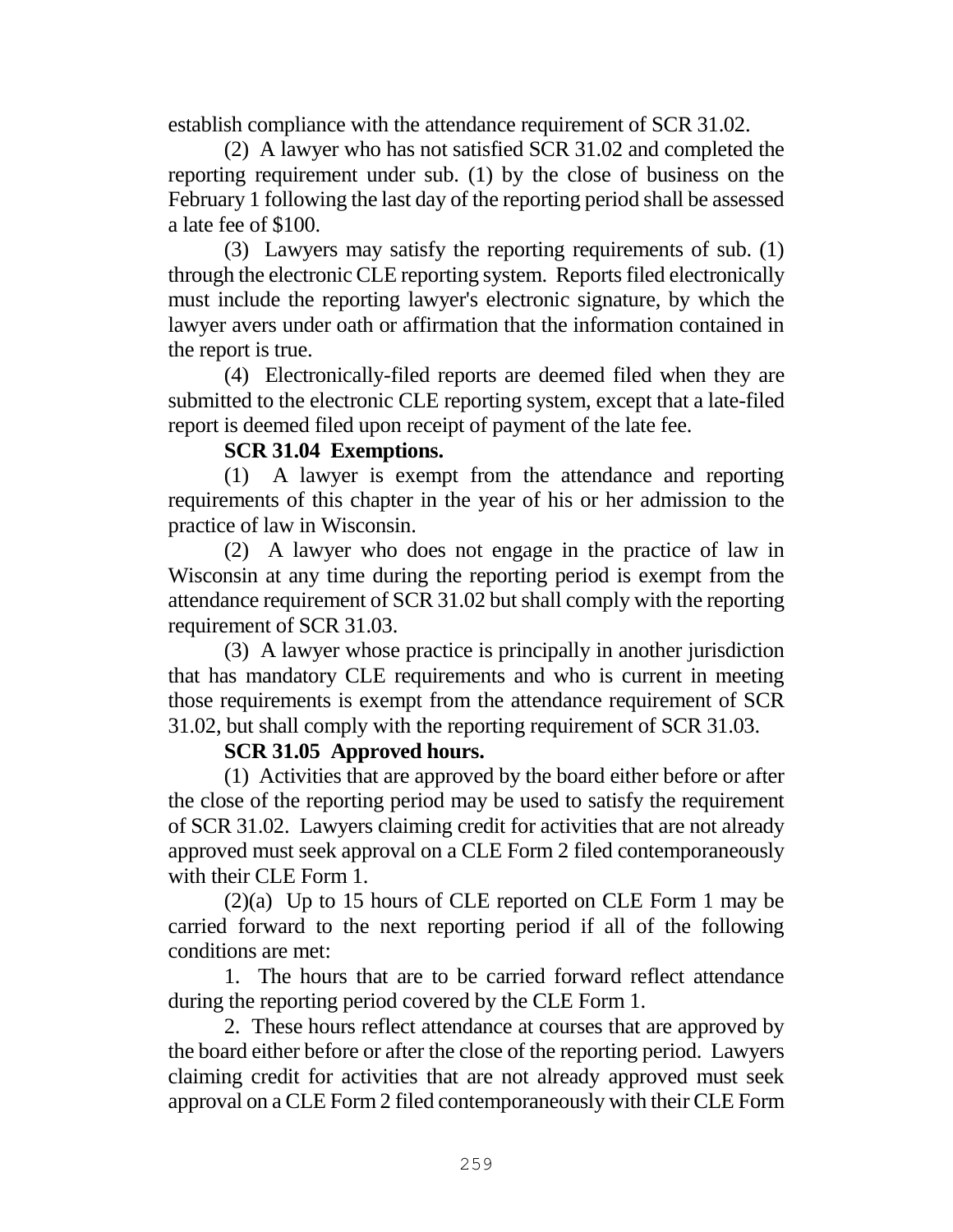1.

- 3. Repealed.
- (b) Repealed.

(c) CLE programs approved by the board for legal ethics and professional responsibility may not be carried forward under this subsection for the purpose of fulfilling the legal ethics and professional responsibility requirement of SCR 31.02(2) but may be carried forward under par. (a).

(3) Teaching an approved continuing legal or judicial education activity or teaching a course, or teaching as guest presenter in a course, in a law school approved by the American bar association may be used to satisfy the requirement of SCR 31.02. The board shall award 2 hours for each hour of presentation.

(4) Participation in an educational activity approved by the judicial education committee may be used to satisfy the requirement of SCR 31.02.

(5)(a) A repeated on-demand program may be used to satisfy the requirement of SCR 31.02, if all of the following conditions are met:

1. The repeated on-demand program is approved prior to being claimed for credit by a lawyer on CLE Form 1, and the lawyer must take the on-demand program no later than December 31 of the year after the year in which approval was given.

2. Sponsors of the approved on-demand on-line program must maintain a roster verifying the attendance of all attorneys logged-in and paying for the program and provide the roster to the board if requested.

(b) No more than 15.0 credits may be claimed for repeated ondemand programs during a lawyer's reporting period.

(c) No legal ethics and professional responsibility credit is allowed for a repeated on-demand program.

(d) For reinstatement, readmission, or reactivation, no more than 50 percent of a lawyer's CLE may come from repeated on demand programs.

(6) Each hour of service on the office of lawyer regulation preliminary review committee, special preliminary review panel, district committee or as an office of lawyer regulation special investigator may be used to satisfy the requirements of SCR 31.02, to a maximum of 3.0 hours of legal ethics and professional responsibility credit per reporting period, provided that the office of lawyer regulation maintains a roster verifying service and provides the roster to the board if requested.

(7) One (1.0) hour of Wisconsin continuing legal education credit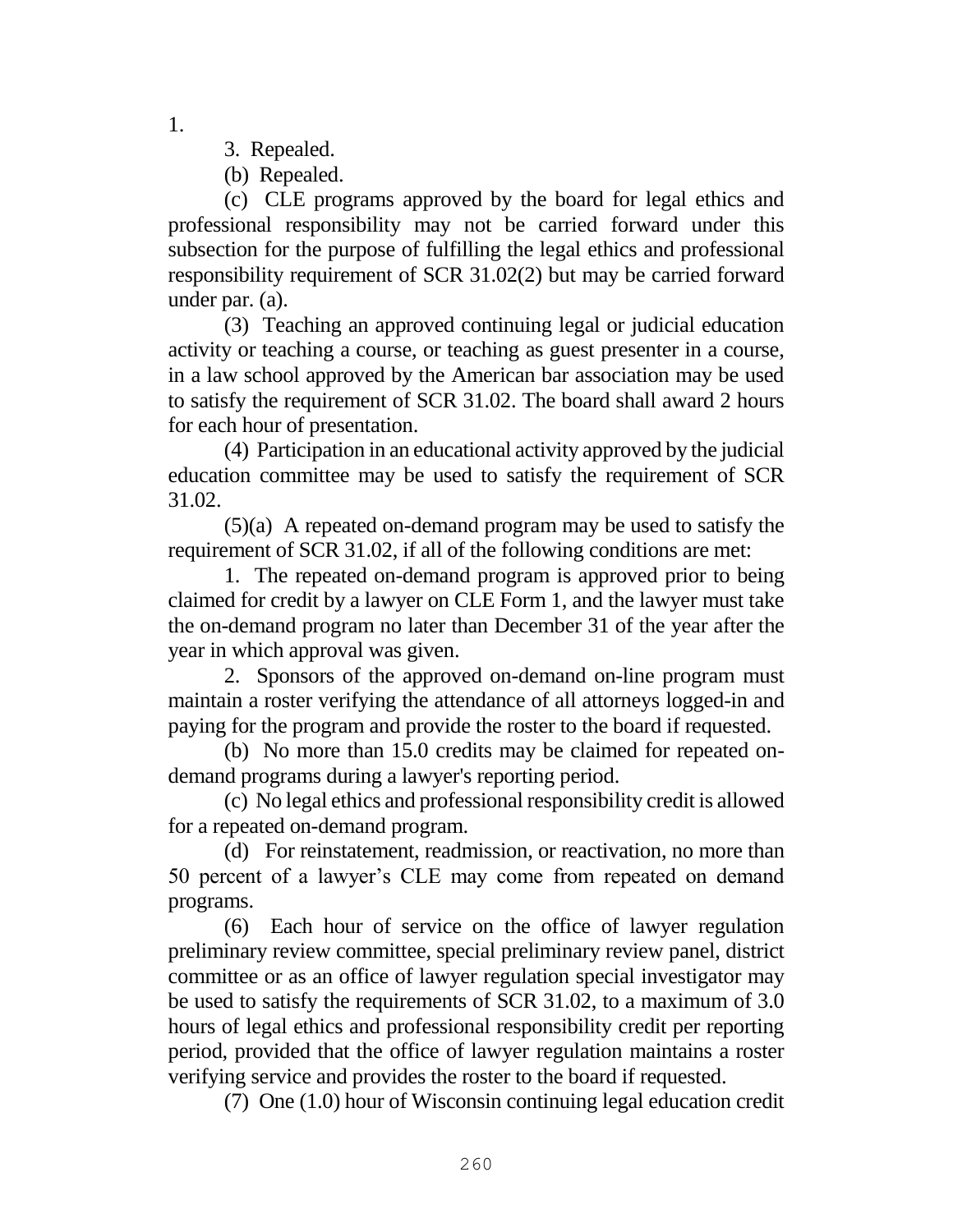may be claimed for every five (5.0) hours of pro bono legal services as defined in this chapter to satisfy the requirements of SCR 31.02, up to a maximum of six (6.0) credits per reporting period. Pro bono legal services credit may not be used for reinstatement, readmission, or reactivation.

# **SCR 31.06 Attendance and reporting requirements for persons upon reactivation, readmission, or reinstatement.**

(1) The board shall determine the attendance and reporting requirements for a person who seeks readmission following voluntary resignation from the state bar, or reinstatement from a license suspension that will terminate only on order of the court, or license revocation.

(2) Lawyers who have been in inactive status or have voluntarily resigned from the State Bar and who have not complied with the last reporting period, must complete 30 hours of CLE (including 3 ethics hours) prior to resuming active status, except lawyers qualified for Senior Active status who have not complied with the last reporting period must complete 15 hours of CLE (including 3 ethics hours). Only approved CLE activities that were completed during or after the last reporting period may be used to satisfy the 30 or 15 hour requirement referenced above.

(3) Lawyers who have been in inactive status or have voluntarily resigned from the State Bar and who have not complied with the last two reporting periods, must complete 60 hours of CLE (including 3 ethics hours) prior to resuming active status, except lawyers qualified for Senior Active status who have not complied with the last two reporting periods must complete 30 hours of CLE (including 3 ethics hours). Only approved CLE activities that were completed during or after the last two reporting periods may be used to satisfy the 60 or 30 hour requirement referenced above.

(4) An inactive member, whose practice is principally in another jurisdiction that has mandatory CLE requirements, satisfies the attendance and reporting requirements if the inactive member provides a certificate of good standing or other proof of eligibility to practice law in the principal jurisdiction.

(5) Lawyers who resume active status must also satisfy the requirements of SCR 31.02 for the reporting period in which they are reactivated, readmitted, or reinstated.

(6) CLE requirements under this section shall not be greater than they would have been if the lawyer had not been in inactive status or had not voluntarily resigned from the State Bar.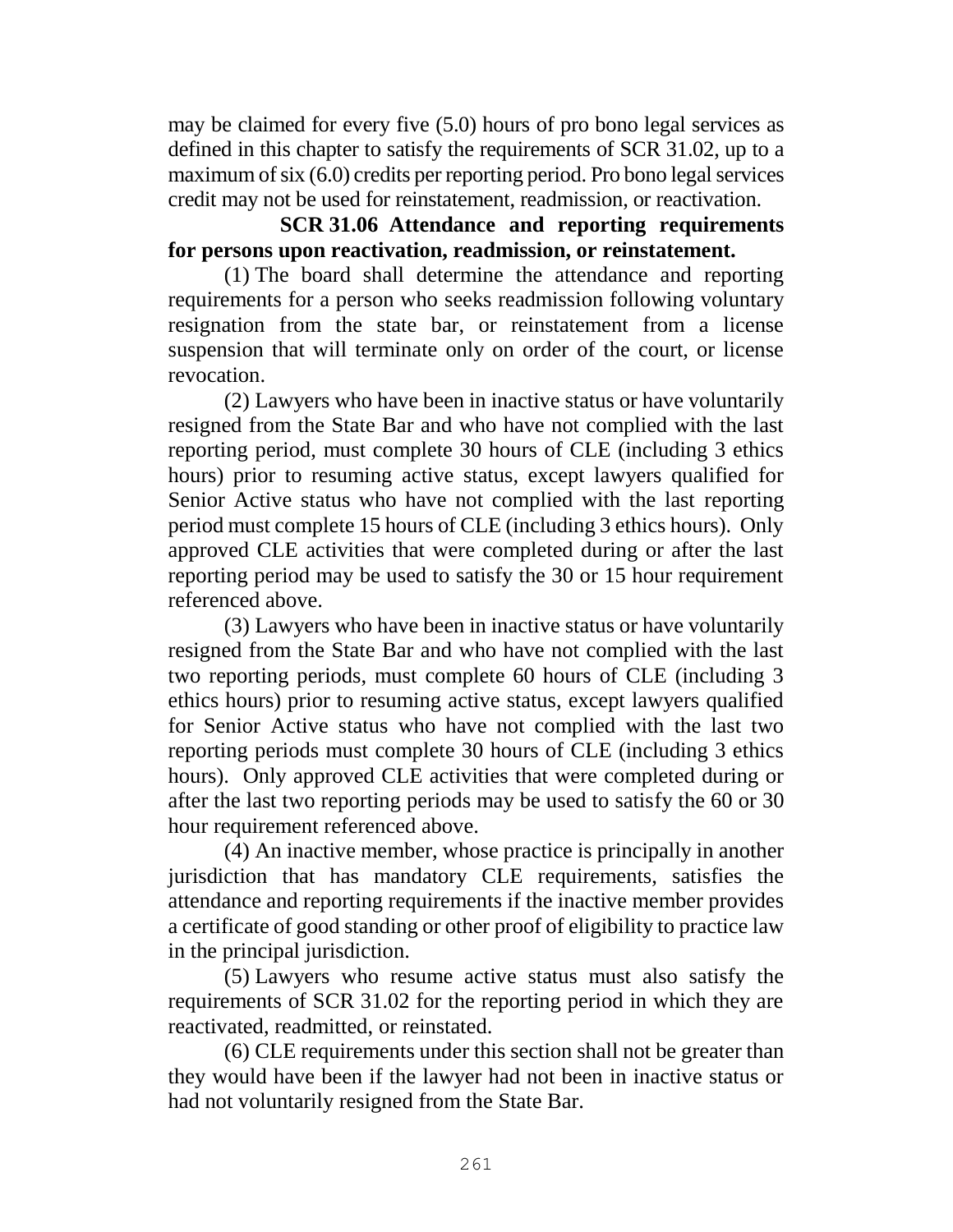### **SCR 31.07 Standards for approval of CLE activities.**

(1) The board shall designate the number of hours applicable to the requirement of SCR 31.02 for each approved CLE activity.

(2) The following standards shall govern the approval of CLE activities by the board:

(a) The primary objective of any CLE activity shall be either to increase the attendee's professional competence as a lawyer or to fulfill their professional responsibility to provide pro bono legal services.

(b) The CLE activity shall deal primarily with matters related to the practice of law, professional responsibility or ethical obligations of lawyers.

(c) Except for repeated on-demand programs, a mechanically or electronically recorded activity will be approved only if a qualified instructor is available to comment and answer questions.

(d) CLE materials shall be prepared by and activities shall be conducted by an individual or group qualified by practical or academic experience.

(e) CLE activities shall be accompanied by thorough, well-organized and readable written materials which are available to attendees at the time of presentation unless otherwise permitted by the board.

(f) The board may grant approval of an activity to an individual lawyer, although the activity itself does not satisfy SCR 31.07(2)(a) and (b), where the lawyer demonstrates to the satisfaction of the board the manner in which the activity increases his or her competence as a lawyer.

(3) The board may approve published legal writings for use toward the CLE requirement under rules it may adopt.

(4) An activity sponsored by a private law firm, corporate law department or federal, state or local government agency offered for lawyers connected with it may be approved if it meets the requirements set forth in sub. (2).

(5) The board shall not approve any CLE for legal ethics and professional responsibility credit unless that education has a minimum component of at least one continuous hour devoted to legal ethics and professional responsibility.

# **SCR 31.08 Procedure for approval of CLE activities.**

(1) Any person desiring approval of a CLE activity shall submit all information required by the board.

(2) Following the presentation of an approved CLE activity, each sponsor shall promptly transmit to the board a list of all lawyers in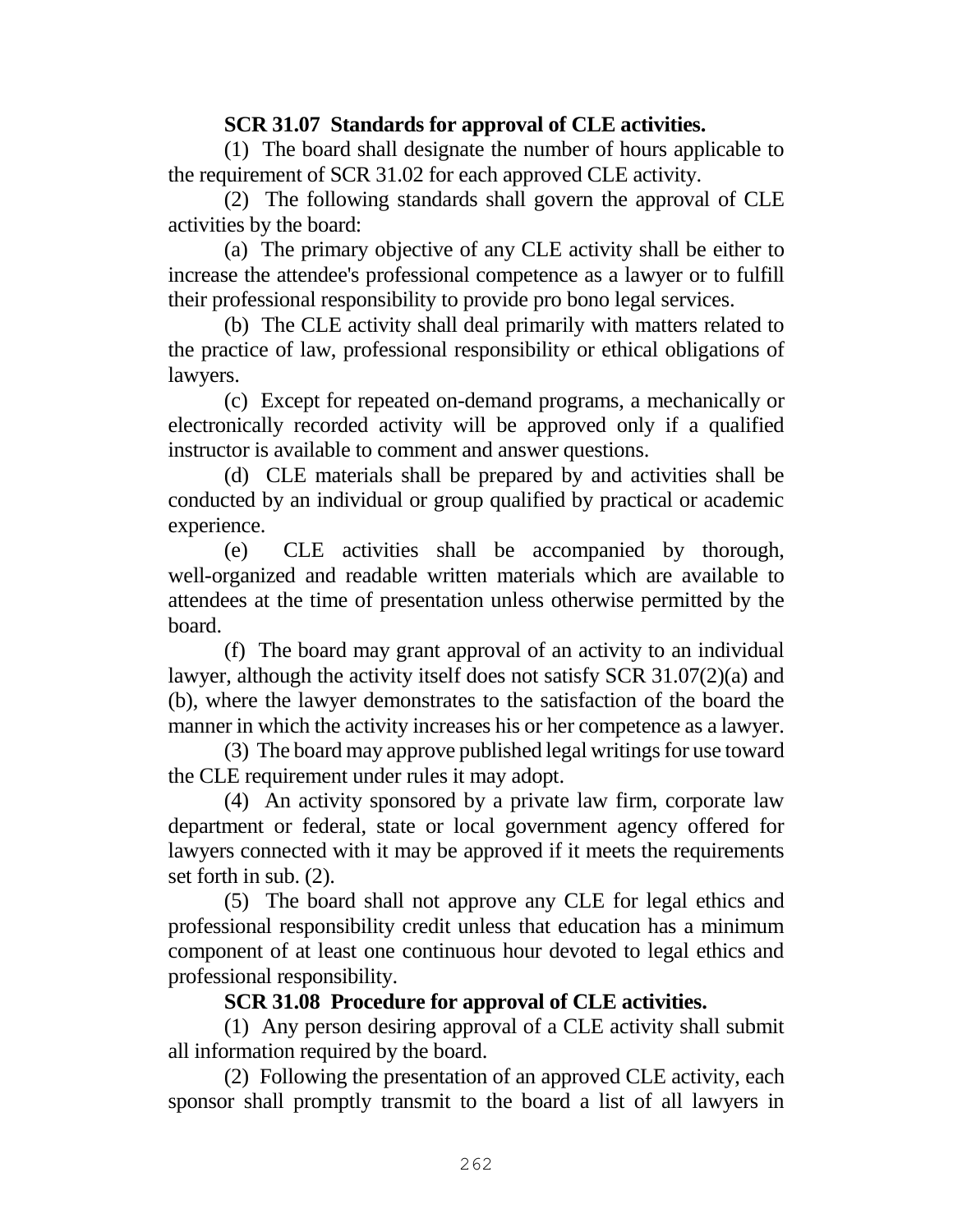### attendance.

(3) The board may annually extend approval to a sponsor for all its activities which conform to SCR 31.07. An organization which desires the general program approval shall submit all information required by the board.

(4) Any person desiring approval of pro bono legal services hours for CLE credit under SCR 31.02 shall submit all information required by the board.

### **SCR 31.09 Delegation, determinations and review.**

(1) The board may delegate the authority of the board under this chapter to a committee, to a member or to the staff of the board.

(2) The board or its delegate shall, in response to written requests for approval of courses, waivers, extensions of time or interpretation of this chapter, make a written response giving appropriate reasons for the determination within a reasonable time.

(3) The board may review any action taken under this chapter at the written request of a lawyer or sponsor adversely affected by the action. Any request for review shall be made within 60 days after notice of the action taken has been sent by mail to the lawyer or sponsor.

### **SCR 31.10 Noncompliance.**

(1) If a lawyer fails to comply with the attendance requirement of SCR 31.02, fails to comply with the reporting requirement of SCR 31.03(1), or fails to pay the late fee under SCR 31.03(2), the board shall serve a notice of noncompliance on the lawyer. This notice shall advise the lawyer that the lawyer's state bar membership shall be automatically suspended for failing to file evidence of compliance or to pay the late fee within 60 days after service of the notice. The board shall certify the names of all lawyers so suspended under this rule to the clerk of the supreme court, all supreme court justices, all court of appeals and circuit court judges, all circuit court commissioners appointed under SCR 75.02(1) in this state, all circuit court clerks, all juvenile court clerks, all registers in probate, the executive director of the state bar of Wisconsin, the Wisconsin State Public Defender's Office, and the clerks of the federal district courts in Wisconsin. A lawyer shall not engage in the practice of law in Wisconsin while his or her state bar membership is suspended under this rule.

(2) If the board believes that a false report has been filed, the board may refer the matter to the office of lawyer regulation.

### **SCR 31.11 Reinstatement.**

(1) Suspension of less than 3 consecutive years. (a) A lawyer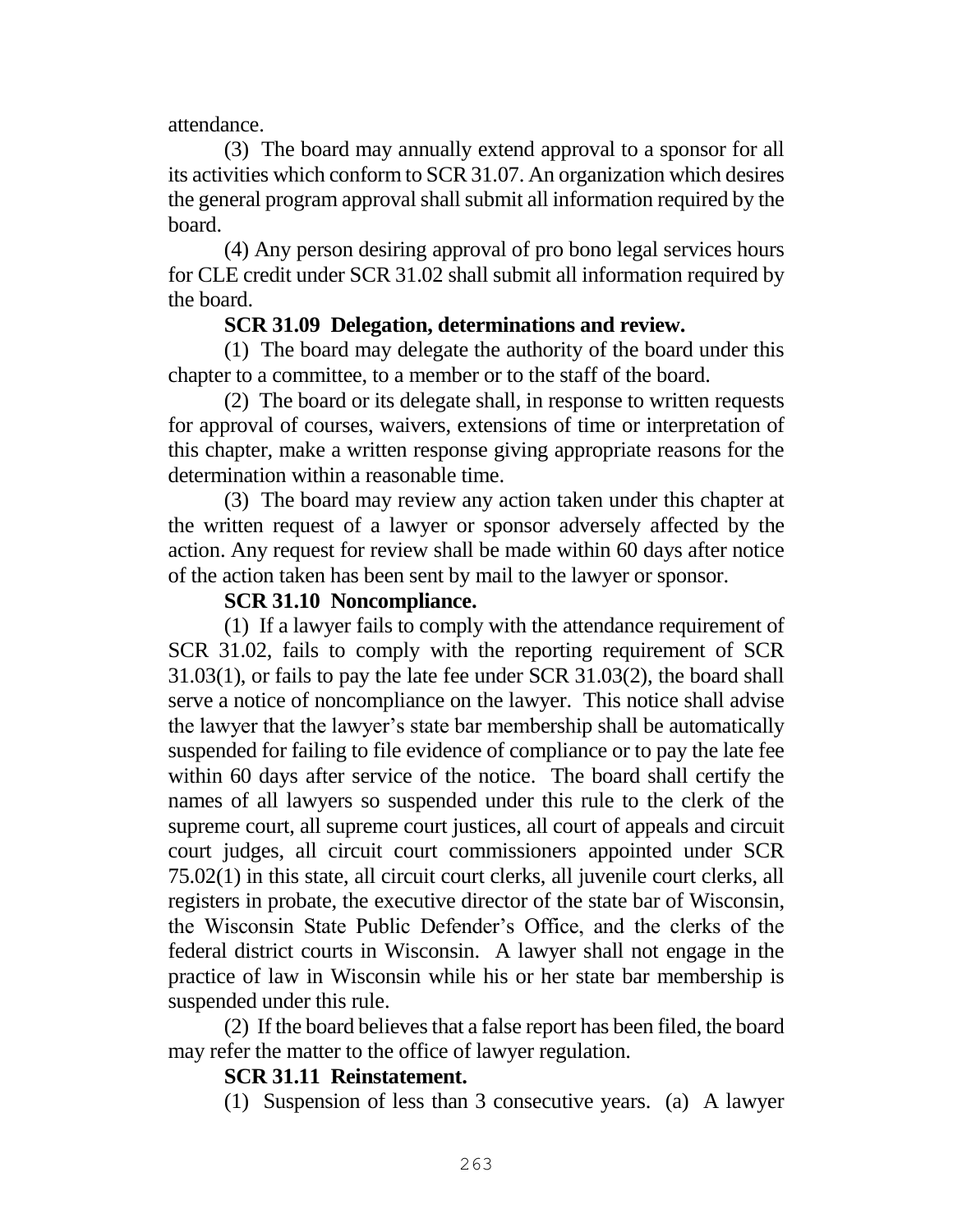whose suspension for noncompliance under SCR 31.10(1) has been for a period of less than 3 consecutive years may file a petition with the board for reinstatement to membership in the state bar. Payment in the amount of \$100.00 and any applicable late fee shall accompany the petition.

(b) Within 60 days after service of a petition for reinstatement, the board shall make a determination regarding compliance. If the board determines that the lawyer is in compliance with all requirements under this chapter, it shall reinstate the lawyer's membership in the state bar. The board shall certify the names of all lawyers so reinstated to the clerk of the supreme court, all supreme court justices, all court of appeals and circuit court judges, all circuit court commissioners appointed under SCR 75.02(1) in this state, all circuit court clerks, all juvenile court clerks, all registers in probate, the executive director of the state bar of Wisconsin, the Wisconsin State Public Defender's Office, and the clerks of the federal district courts in Wisconsin.

(c) If the board denies a petition for reinstatement, the board shall serve a notice of denial on the lawyer. After denial, a hearing shall be held by the board only upon written petition of the lawyer made within 30 days of service of the notice of denial, which petition for hearing shall be served on the board. The board shall conduct the hearing within 60 days after service of the petition for hearing and shall make and serve its findings and recommendations on the lawyer within 60 days after the close of the hearing, and, if adverse to the lawyer, shall notify the supreme court of its action. If reinstatement is denied, the findings and recommendations of the board shall be reviewed by the supreme court only upon written petition by the lawyer filed within 30 days of the date of the action of the board.

(1m) Suspension of 3 or more consecutive years. (a) A lawyer whose suspension has been for a period of 3 or more consecutive years may file a petition for reinstatement with the supreme court and serve a copy on the board and the office of lawyer regulation. Separate payments in the amount of \$200 each shall be made to the board of bar examiners and the office of lawyer regulation shall accompany the petition.

#### **Comment**

Costs regarding the petition for reinstatement under subsection (1m) may be assessed against the petitioner, as provided in SCR 22.24.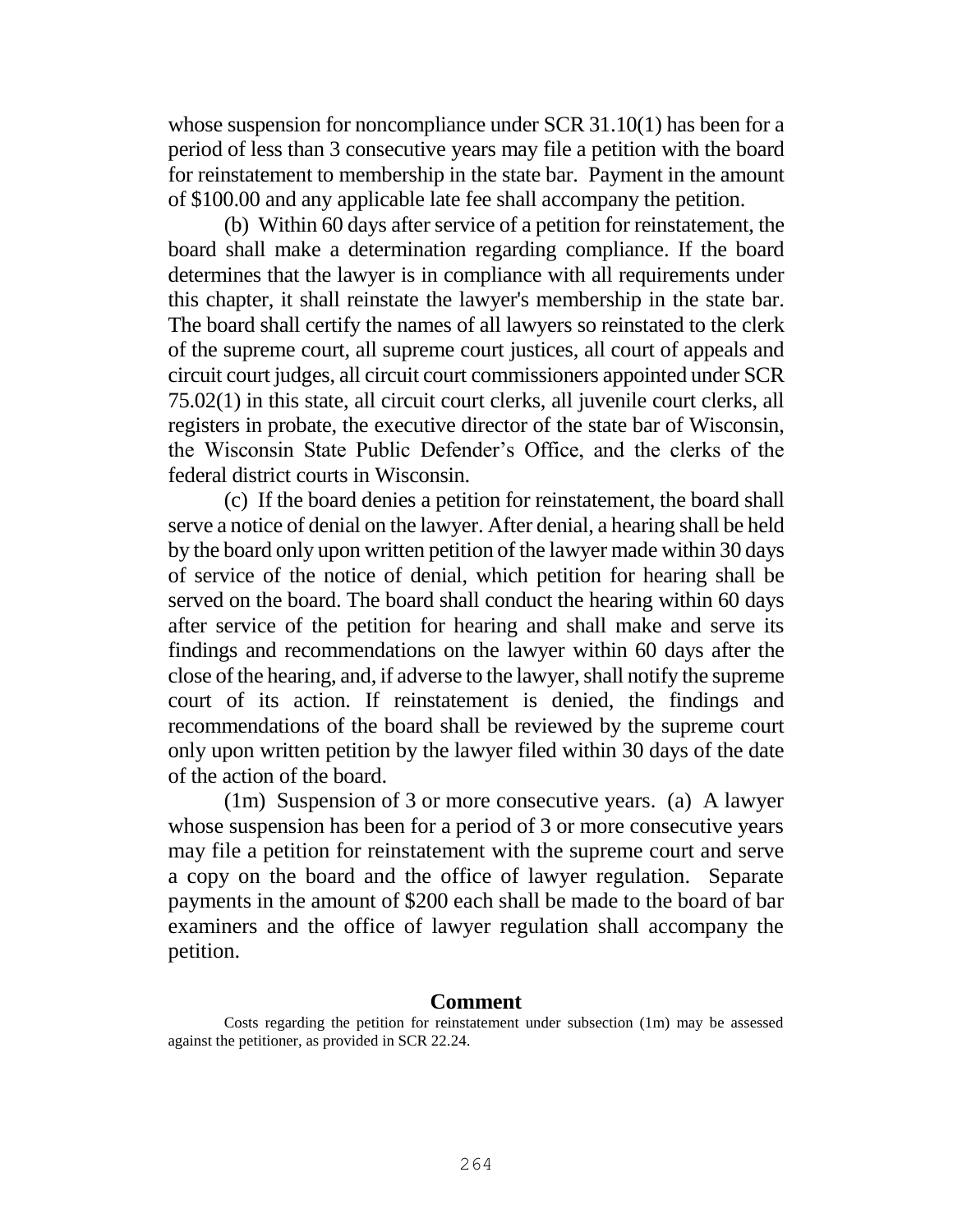(b) Within 90 days after service of the petition, the board shall make a determination regarding compliance and file its finding with the supreme court.

(c) Within 90 days after service of the petition, the director of the office of lawyer regulation shall investigate the eligibility of the petitioner for reinstatement and file a response with the supreme court in support of or opposition to the petition.

(3) Petition for reinstatement. The petition for reinstatement shall state in detail the manner in which the lawyer has complied with all requirements under this chapter. Only verified attendance at sufficient hours of approved CLE activities for the period of suspension shall be considered full compliance with the attendance requirements of this chapter.

(4) Disciplinary suspension. A lawyer suspended as a result of disciplinary action following referral under SCR 31.10(2) may petition the supreme court for reinstatement under SCR 22.28.

### **Comment**

Costs regarding the petition for reinstatement under subsection (4) may be assessed against the petitioner, as provided in SCR 22.24.

### **SCR 31.12 Extensions and waivers.**

(1) The board may extend time deadlines for completion of attendance and reporting requirements in cases of hardship or for other compelling reasons.

(2) The board may waive attendance and reporting requirements where to do otherwise would work an injustice.

### **SCR 31.13 Service; filing.**

(1) Service under this chapter means a communication made by certified mail and is complete upon mailing. Service on a lawyer is sufficient if addressed to the lawyer's address last listed with the state bar. Service on the board is sufficient if addressed to the board at its office.

(2) A report or other communication to the board under this chapter is timely filed if any of the following is applicable:

(a) The report or other communication, together with the applicable fees, is received at the board's office within the time specified for filing.

(b) The report or other communication, together with the applicable fees, is sent to the board's office through the United States Postal Service by 1st class mail, including express or priority mail,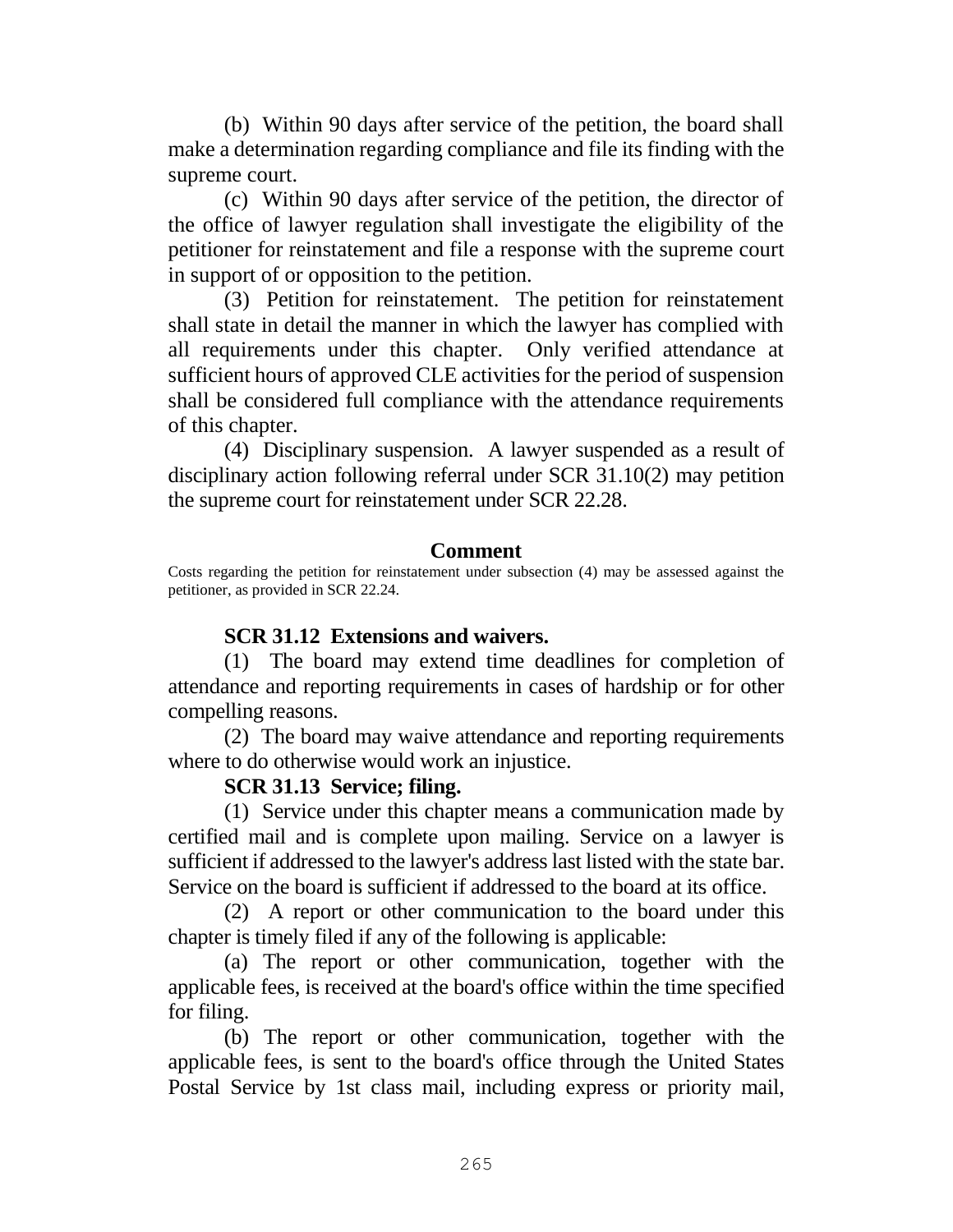postage prepaid, and bears a postmark, other than a commercial postage meter label, showing that the communication was mailed on or before the last day for filing.

(c) The report or other communication, together with the applicable fees, is delivered on or before the last day for filing to a 3rdparty commercial carrier for delivery to the board's office within 3 calendar days.

#### **SCR 31.14 Rule-making authority.**

The board may promulgate rules to carry out the purposes of this chapter.

Chapter repealed and recreated by S.Ct. Order July 1, 1986, effective January 1, 1987; May 10, 1988; January 1, 1989; October 17, 1990; January 1, 1991; February 1, 1991; October 24, 1991; December 10, 1992; November 18, 1994; December 3, 2008; January 6, 2009; June 1, 2009; September 10, 2009; June 14, 2013; July 1, 2017; February 12, 2020; June 30, 2020; January 1, 2022.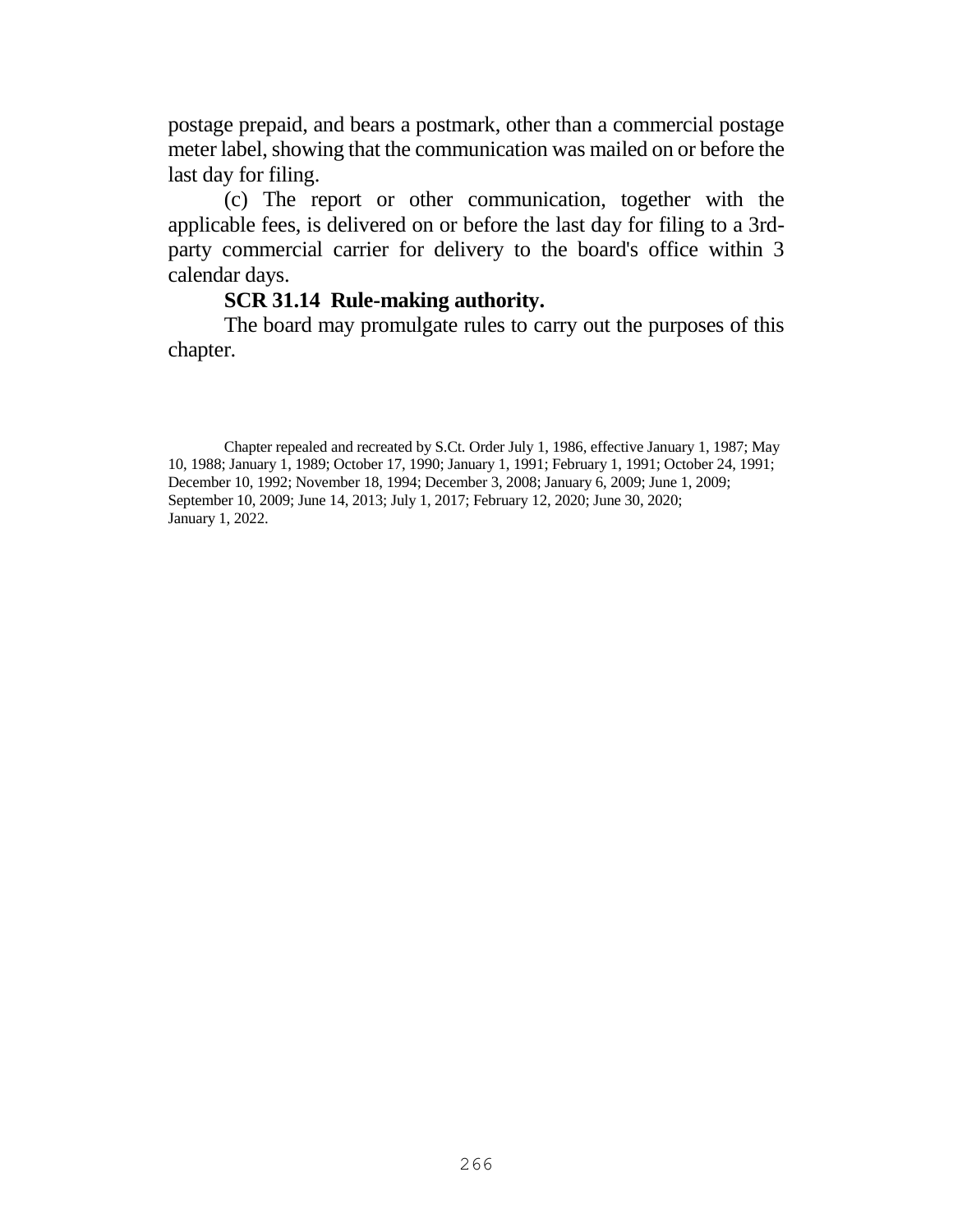# **APPENDIX**

# **Rules of the Board of Bar Examiners**

#### DEFINITIONS

#### **CLE 1.01**

The year of an attorney's admission to the State Bar of Wisconsin shall be the year carried on the computer records of the State Bar unless the lawyer notifies the Board in writing prior to the end of his or her first reporting period that the State Bar data is incorrect and attaches supporting documentation.

#### **CLE 1.02**

Except for repeated on-demand programs, the minimum number of persons attending a course shall be two attendees and one moderator. Fewer than that number, and the course shall be deemed to be self-study and shall not be approved for CLE credit.

#### REPORTING REQUIREMENTS

### **CLE 3.01**

The classification of State Bar of Wisconsin membership on the February 1 immediately following the end of the lawyer's reporting period will govern whether a report will be required. The Board will grant lawyers who change to inactive status after February 1 according to State Bar records a deferment of the 30 hours then due on receipt of a written request that is accompanied by the late fee then due and the written statement of the State Bar that the lawyer has in fact already converted his or her membership to inactive status. A request will be considered timely if received at the Board office by the close of business on the date that the lawyer's suspension is to go into effect pursuant to SCR 31.10(1); that is, the filing date established by that rule.

#### **CLE 3.015**

(1) Lawyers who have been in inactive status or have been voluntarily resigned from the State Bar and who have not complied with the last reporting period, must complete 30 hours of CLE (including 3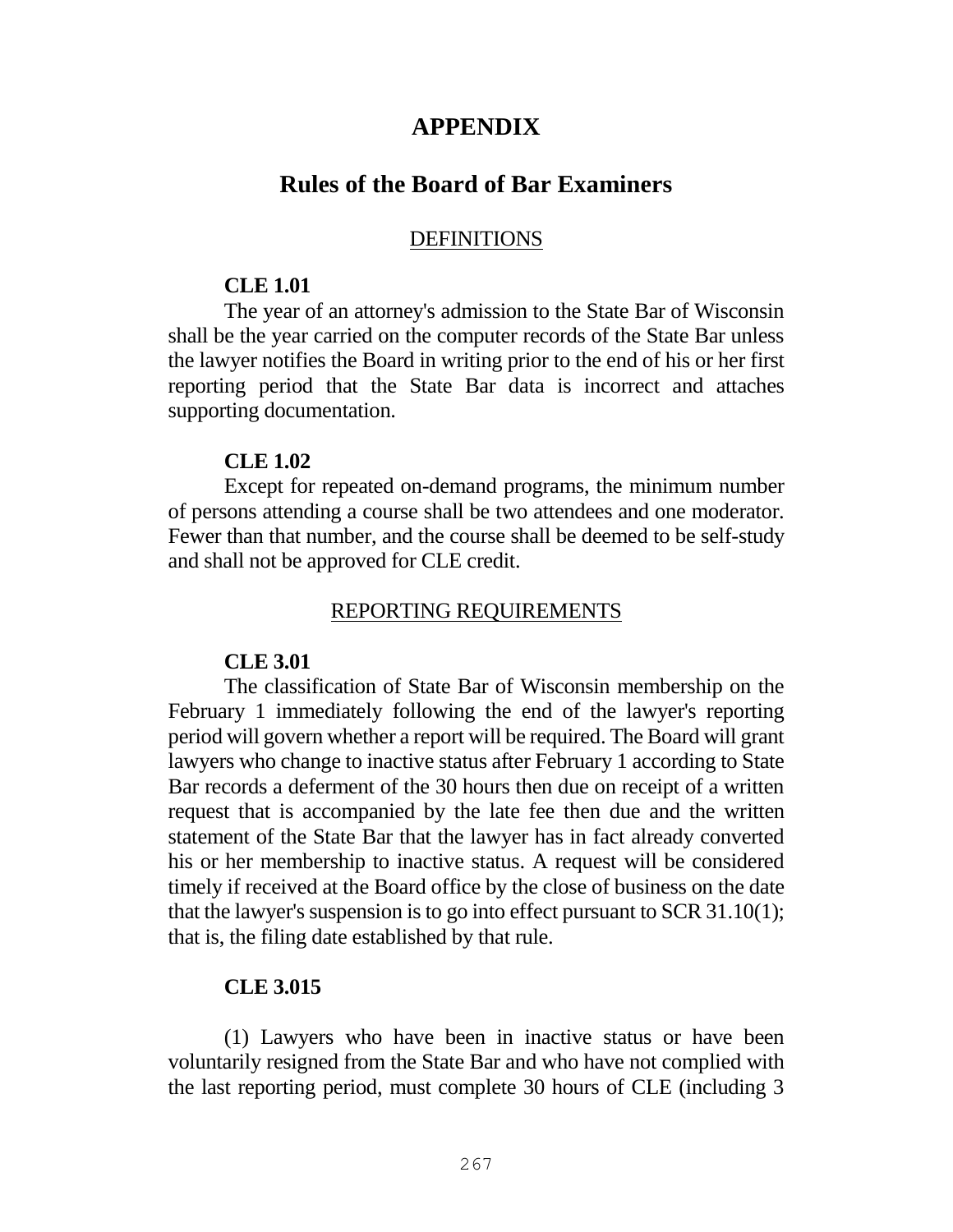ethics hours) prior to resuming active status. Only approved CLE activities that were completed during or after the last reporting period may be used to satisfy the 30 hour requirement.

(2) Lawyers who have been in inactive status or have been voluntarily resigned from the State Bar and who have not complied with the last two reporting periods, must complete 60 hours of CLE (including 3 ethics hours) prior to resuming active status. Only approved CLE activities that were completed during or after the last two reporting periods may be used to satisfy the 60 hour requirement.

(3) Except as found in SCR  $31.05(5)(d)$  and CLE 7.005, lawyers may satisfy the requirements of the above subsections if they demonstrate to the board that, during the entire time they were in inactive status, (i) they were admitted to the practice of law in another jurisdiction that had mandatory continuing legal education requirements, and (ii) they were current in meeting those requirements.

(4) Lawyers who resume active status must also satisfy the requirements of SCR 31.02 for the reporting period in which they are reactivated.

(5) CLE requirements under this section shall not be greater than they would have been if the lawyer had not been in inactive status or had not been voluntarily resigned from the State Bar.

# **CLE 3.02**

(1) No late fee will be assessed against lawyers who complete their reporting and attendance requirements by the February 1 following the end of their reporting period.

(2) Lawyers who have been served with the notice of noncompliance set out in SCR 31.10(1) may avoid the automatic suspension therein described if, within 60 days after service, they (a) complete their reporting and attendance requirements and (b) pay the late fee.

### **CLE 3.03**

Where CLE Form 1 appears in SCR Chapter 31, it shall also include written amendments of a CLE Form 1 previously filed for the same reporting period. Such amendments are subject to the same deadlines as the CLE Form 1.

# EXEMPTIONS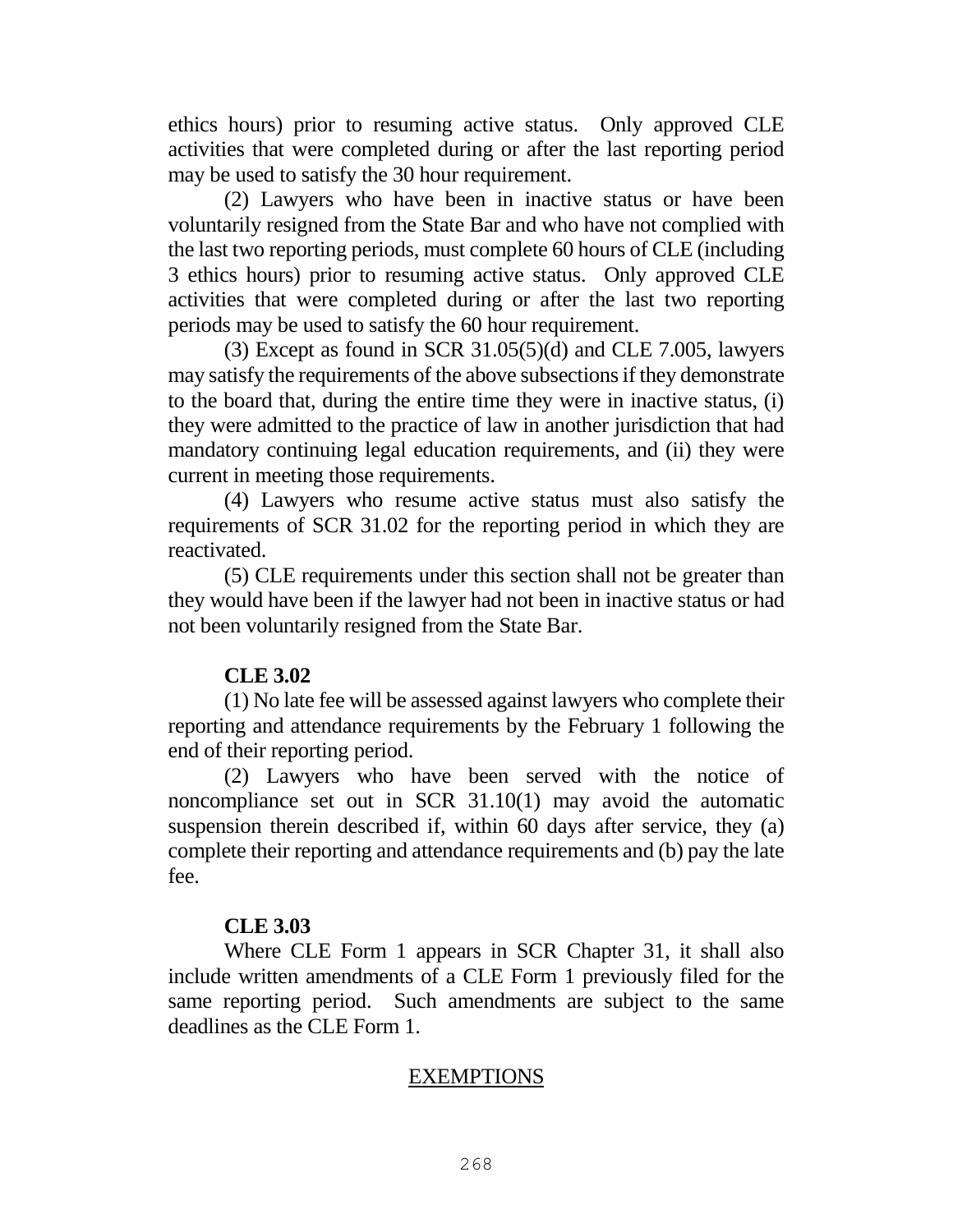#### **CLE 4.01**

Although a lawyer is exempt from attendance or reporting in the calendar year during which his or her admission falls, the lawyer may report on the CLE Form 1 due at the end of the first full two-year reporting period any approved hours up to a maximum of 15 that were attended between the date of admission and the end of the calendar year in which his or her admission to the practice of law occurred. Hours carried in under this provision may not be used to satisfy the legal ethics and professional responsibility requirement in accordance with SCR  $31.05(2)(c)$ .

#### APPROVED HOURS

#### **CLE 5.01**

Sponsors must provide a method for lawyers who have taken online on-demand programs to submit questions, and must provide answers supplied by instructors who are qualified by practical and academic experience with fifteen business days, at no additional cost.

#### **CLE 5.02**

(1) Applications for approval of on-line on-demand programs must be accompanied by

- (a) A copy of the on-line on-demand program on DVD;
- (b) A statement of the manner in which the sponsor intends to comply with CLE 5.01.

(2) Sponsors with general program approval under SCR 31.08(3) need not comply with the requirements of sub. (1).

#### **CLE 5.03**

Grading the essay portion of the Wisconsin bar exam may be used to satisfy the requirements of SCR 31.02, up to a maximum of six (6) credits per examination administration. No legal ethics and professional responsibility credits shall be awarded for grading the essay portion of the Wisconsin bar exam.

### ATTENDANCE AND REPORTING REQUIREMENTS FOR PERSONS UPON REACTIVATION OR REINSTATEMENT

### **CLE 6.01**

Compliance with CLE make up requirements shall be a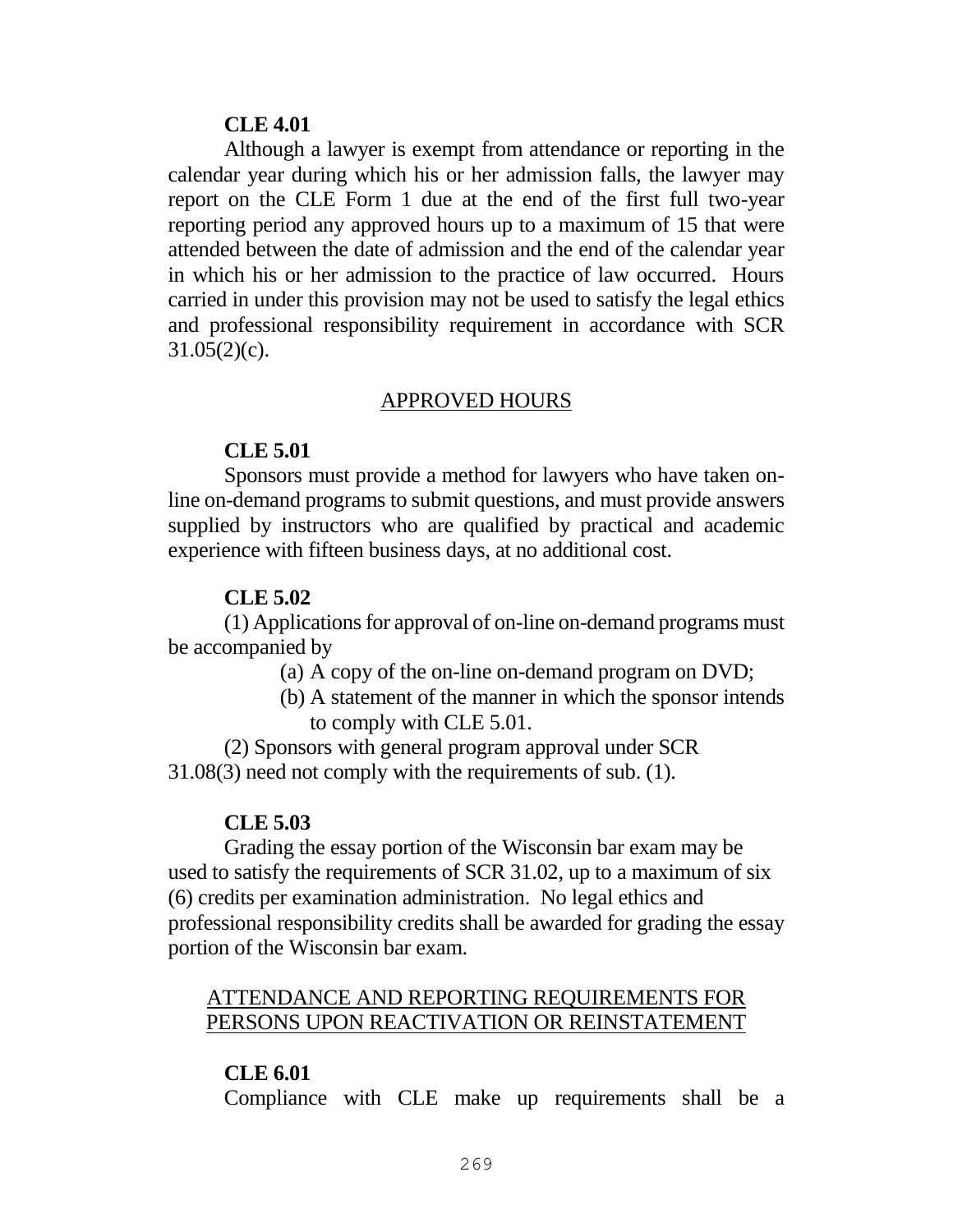prerequisite to reactivation of membership in the State Bar of Wisconsin.

# STANDARDS FOR APPROVAL OF CONTINUING LEGAL EDUCATION ACTIVITIES

### **CLE 7.005**

Except for repeated on-demand programs as defined in SCR 31.01(6m), self-study courses as defined in CLE 1.02, and courses explicitly disapproved in Wisconsin, courses approved for CLE credit by, and attended in, any other state or territory or the District of Columbia are deemed approved for the same number of hours and for the same purposes in Wisconsin. To take advantage of this section, lawyers must document the out-of-state approval in connection with filing their CLE Form 1.

### **CLE 7.01**

The following portions of the program may not be counted for credit: breaks, business meetings, and similar non-academic activities.

# **CLE 7.02**

Credit hours shall be rounded down to the nearest whole or half hour. Hours of credit shall be determined by the following formula: Total minutes minus nonacademic portions (breaks, business meetings) divided by 50 minutes equal the hours of CLE credit.

# **CLE 7.03**

Approved hours merely reflect a maximum that may be earned through attendance. Only actual attendance by the lawyer may be used to satisfy the Wisconsin requirement.

# **CLE 7.04**

Credit will not be allowed for any program which in its entirety lasts less than 50 minutes.

### **CLE 7.05**

[Repealed.]

# **CLE 7.06**

(1) A published legal writing is defined as material that satisfies all of the following criteria: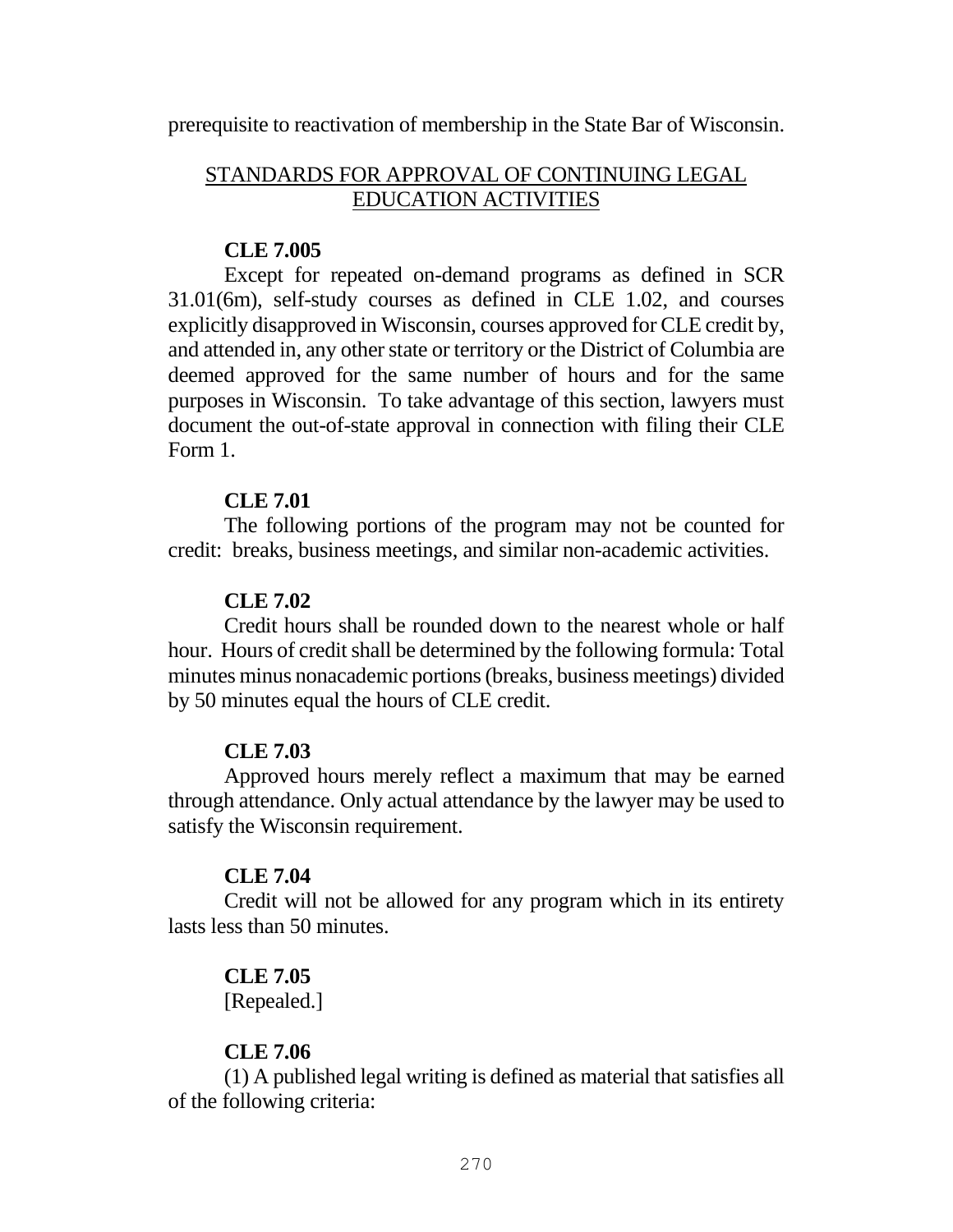(a) It has been published, in print or electronically, in the form of an article, chapter, book, or significant revision;

(b) It was written in whole or in substantial part by the lawyer submitting the request for approval; and

(c) It satisfies the criteria set forth in SCR 31.07(2) (a) and (b) in that its objective is to increase the reader's professional competence as a lawyer, and in that its content must deal primarily with matters related to the practice of law, professional responsibility or ethical obligations of lawyers.

(2) Published legal writings specifically exclude the following:

(a) Compiling or editing materials written by others;

(b) Contributions to blogs or brief current-awareness entries in newsletters or magazines;

(c) Material that is produced on behalf of or in support of a client, including submissions to a court of law or to an administrative agency;

(d) Authorship of published decisions;

(e) Material appearing in any media, whether print or electronic the published content of which is controlled by the applicant or by the applicant's firm or employer or that is published by the applicant;

(f) Material appearing in a publication for general circulation or in a publication directed to a non-lawyer audience; and

(g) Materials that are developed and distributed at CLE activities in accordance with SCR 31.07(2) (e).

### **CLE 7.07**

In order to request approval for a published legal writing, a CLE Form 4 and a copy of the published legal writing must be submitted by its author to the Board.

### **CLE 7.08**

A lawyer may claim his or her actual preparation time up to a maximum of 15 hours for any approved published legal writing.

### **CLE 7.09**

A lawyer may not claim in excess of 15 hours for all approved published legal writings in any one reporting period.

#### **CLE 7.10**

The only reporting period in which hours for an approved published legal writing may be claimed is that in which the writing was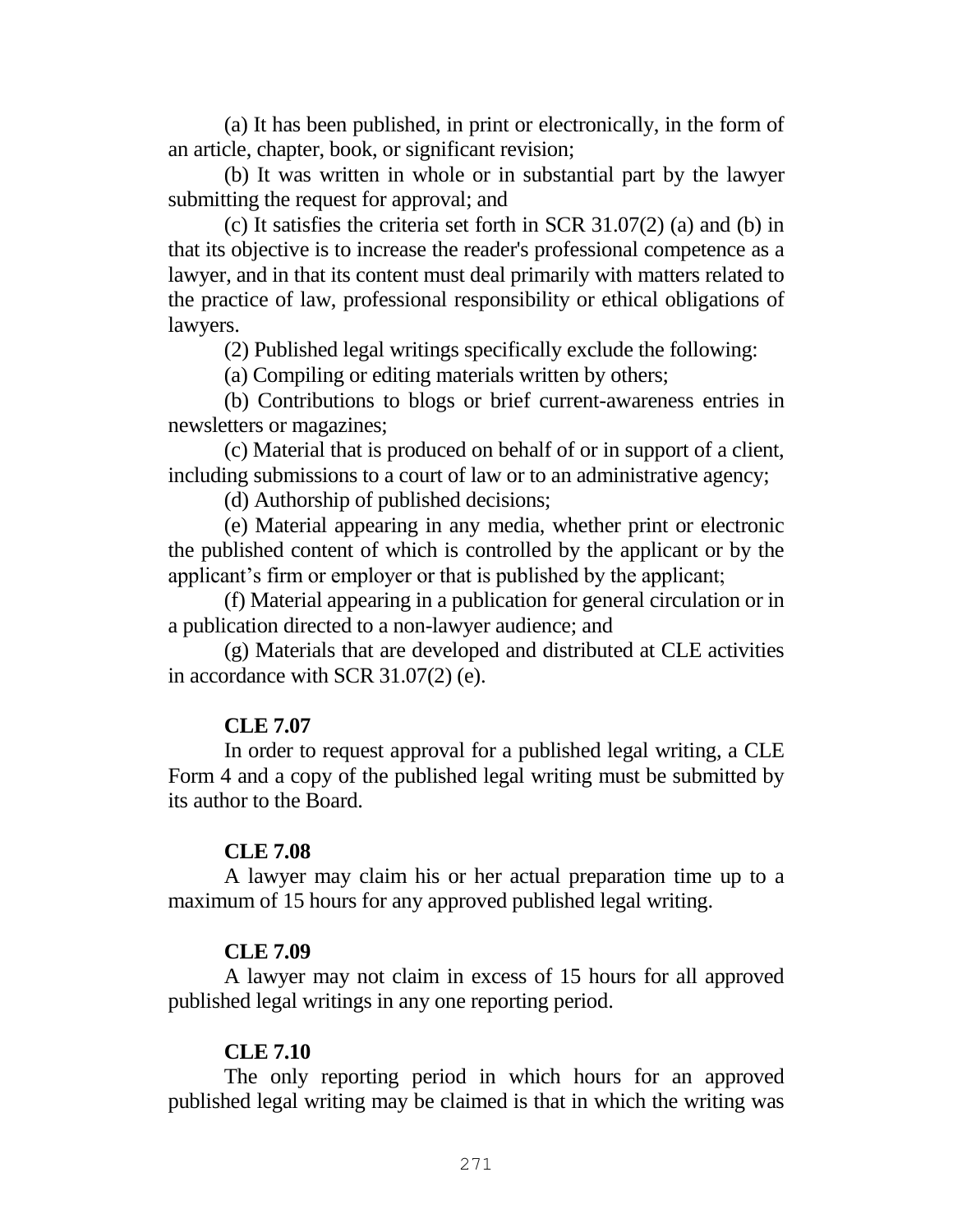published.

# PROCEDURE FOR APPROVAL OF CONTINUING LEGAL EDUCATION ACTIVITIES

# **CLE 8.01**

Approval may be refused to a sponsor for any course which has previously been falsely advertised as approved by the Board of Bar Examiners.

### **CLE 8.02**

General program sponsorship does not extend to activities in which the sponsor acts as the co-sponsor of an activity. Approval shall be sought by letter from the general program sponsor to the Board.

# **CLE 8.03**

Any sponsor holding general program approval that fails to cooperate with the administrative requirements developed by the Board may have its general program approval revoked by the Board.

# **CLE 8.04**

CLE Form 2 shall be submitted to the Board to initiate a request for course approval. The Board will accept a uniform national course approval request form at the discretion of its Board.

# **CLE 8.05**

CLE Form 5, or CLE Form 2, shall be submitted to initiate a request for legal ethics and professional responsibility approval. The Board will accept a uniform national course approval request form at the discretion of its Board.

# **CLE 8.06**

Program sponsors shall maintain a list of lawyers in attendance for a minimum of four (4) years. Attendance lists may be kept in hardcopy or stored in a retrievable electronic format.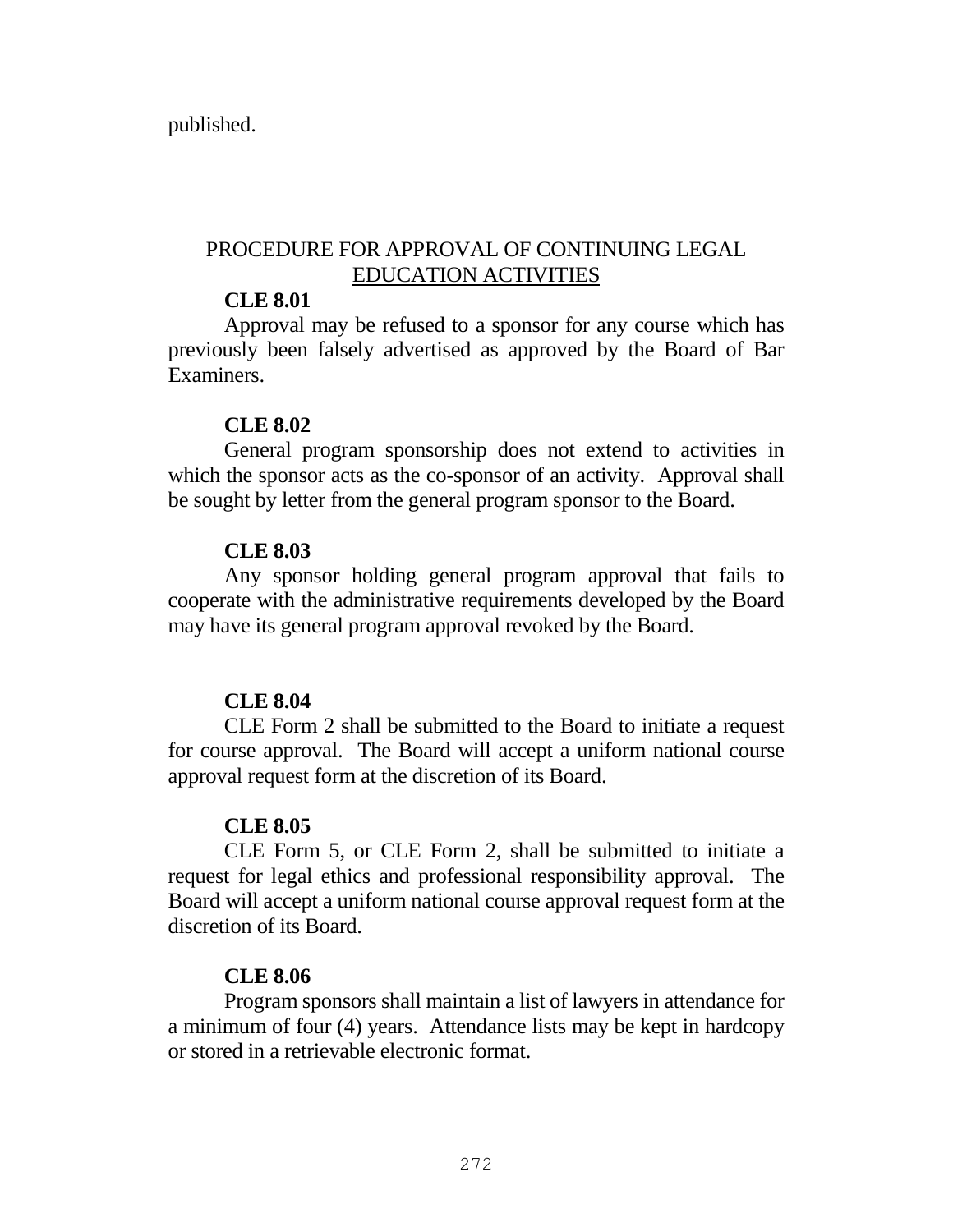### REINSTATEMENT AFTER SUSPENSION PURSUANT TO SCR 31.11

# **CLE 11.02**

Petitions for reinstatement pursuant to SCR 31.11(1)(a) must be executed under oath or affirmation.

### **CLE 11.03**

The number of hours required of a lawyer seeking reinstatement is 30 per previous reporting period up to a maximum of 60; in addition, the lawyer will be required to meet the requirement for the reporting period in which his or her reinstatement falls.

### **CLE 11.04**

The Board will accept the election of the SCR 31.04(2) exemption, if appropriate, in satisfaction of its requirement for reinstatement only for the reporting period from which the suspension arose; that is, the exemption may not be used toward reinstatement for any reporting period subsequent to the reporting period from which the suspension arose.

# EXTENSIONS AND WAIVERS

# **CLE 12.01**

The Board will consider extensions for completion of attendance and reporting requirements only upon written request.

# SERVICE; FILING

# **CLE 13.01**

The Board will not accept facsimile transmissions in satisfaction of its filing requirements.

# BOARD MEETINGS

# **CLE 14.01**

As an agency of the Supreme Court, the Board is not subject to Subchapter V of Chapter 19 of the Wisconsin Statutes, relating to open meetings of governmental bodies. However, the Board posts the dates, locations and agendas of its meetings in its Internet web site and invites the public to attend its meetings. Members of the public are not allowed